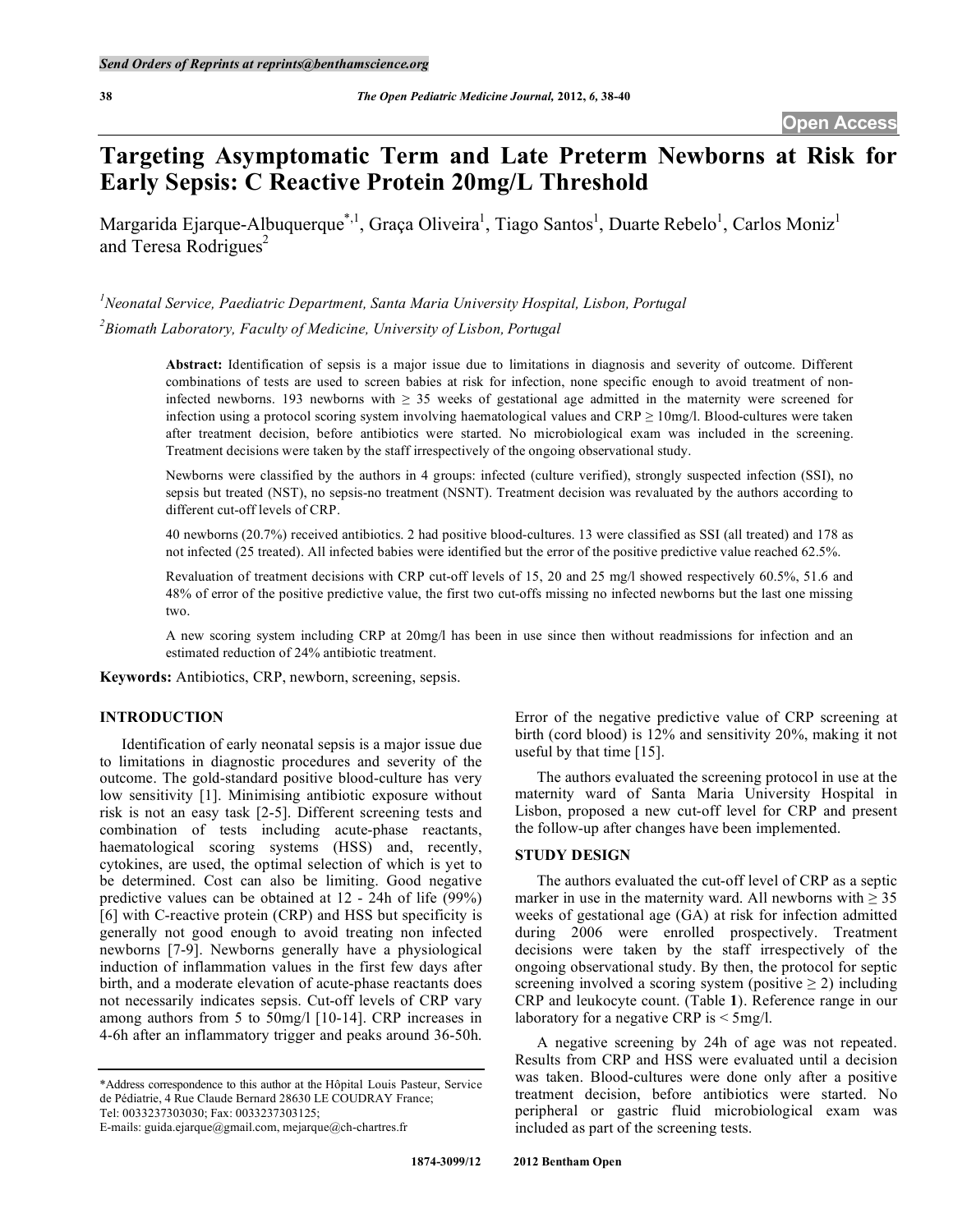Table 1. Septic Screening Scoring System (Treat if  $\geq 2$ )

| $CRP$ (mg/L)                       | >10                      | >20                   |
|------------------------------------|--------------------------|-----------------------|
| Leukocyte count/mm <sup>3</sup>    | $\leq$ 7500 or $>$ 30000 | $< 5000$ or $> 40000$ |
| Neutrophil count/ $mm3$            | < 1500                   | ${}_{\leq 1000}$      |
| <b>Immature N/Total Neutrophil</b> | $\geq 0.2$               | $\geq 0.3$            |

 Newborns were afterwards classified by the authors in four groups: infected (culture verified), strongly suspected infection (SSI) no sepsis but treated (NST), no sepsis-no treatment (NSNT).

 To classify a newborn as SSI it was necessary to meet at least one of the following criteria:  $CRP > 50$  mg/l, positive screening score in the baby and multiple risk factors, positive screening score and clinical alteration, readmission for sepsis within one week after discharge (telephone control).

 The authors revaluated treatment decision for each newborn according to different cut-off levels of CRP within each group.

## **RESULTS**

 From the 2771 births at Santa Maria University Hospital during 2006, 2478 NB were admitted in the maternity ward (well babies). 193 presented risk for infection. 50.3% were girls. Mean GA was 38,7 weeks (SD 1.4), 37% born by caesarean section. Risk factors were: mother colonization with group B Streptococcus without correct prophylaxis - 33%, prolonged rupture of membranes  $( \geq 18h )$  - 46%, maternal fever during labour  $(\geq 38^{\circ}\text{C})$  - 17%, amnionitis -3%, documented recent urinary tract infection (last week before birth) without treatment - 8%; multiple risk factors - 11%. Spontaneous prematurity by itself was not considered a risk factor for screening. 40 newborns (20.7% from those considered at risk) received antibiotics. The number of analysis before a decision was taken to treat or not to treat varied from one to four. Six babies were lost for the followup.

 From the 187 babies with complete follow-up, two had positive blood-cultures. This represented 5% of the blood cultures. Bacteria identified were Lysteria monocytogenes in one case and Staphylococcus aureus in the other. 13 newborns (7%) were classified as strongly suspected of infection (all of them treated), 25 babies (13.4%) were classified by the authors as not infected but treated and 147 (78.6%) were classified as not infected and not treated. All infected newborns were identified (negative predictive value 100%) but the error of the positive predictive value reached 62.5%.

 CRP in the moment of decision varied from 1 to 16mg/l for not treated newborns and 10 to 151mg/l for treated ones. CRP for infected and SSI (all treated) varied between 22 and 151mg/l; for NST babies from 10 to 48mg/l. 1 to 4 blood analyses were done before reaching a decision, within the first 72h of age. No infant was readmitted for sepsis.

 Revaluating the CRP level in the scoring system showed that the use of 15mg/l as the cut-off level would have screened for treatment 23 NB not infected without missing any SSI, reducing the error of the positive predictive value to 60.5%. Cut-off level at 20mg/l would have screened for treatment 16 not infected NB without missing any SSI with a reduction of the error of the positive predictive value to 51.6%. A cut-off level at 25mg/l would have screened for treatment 12 newborns not infected (error of the positive predictive value 48%) but would have missed 2 strongly suspected (error of the negative predictive value of 1.3%). (Table **2**)

**Table 2. Error of the Negative and Positive Predictive Values for Different CRP Cut-Off Levels** 

| Cut-Off    |      | <b>Infected/Strongly Suspected Infection</b> |     |  |
|------------|------|----------------------------------------------|-----|--|
|            |      | No                                           | Yes |  |
| $CRP$ mg/l | < 15 | 149                                          |     |  |
|            | >15  | 23                                           |     |  |

Error of the negative predictive value:  $0/149 = 0\%$ Error of the positive predictive value: 23/38= 60.5%

| Cut-Off    |           | <b>Infected/Strongly Suspected Infection</b> |     |  |
|------------|-----------|----------------------------------------------|-----|--|
|            |           | No                                           | Yes |  |
| $CRP$ mg/l | $\leq$ 20 | 156                                          |     |  |
|            | >20       | 16                                           |     |  |

Error of the positive predictive value:  $16/31 = 51.6\%$ 

| Cut-off    |           | <b>Infected/Strongly Suspected Infection</b> |     |  |
|------------|-----------|----------------------------------------------|-----|--|
|            |           | No                                           | Yes |  |
| $CRP$ mg/l | $\leq$ 25 | 160                                          |     |  |
|            | > 2.5     |                                              |     |  |

Error of the negative predictive value:  $2/162 = 1.2\%$ . Error of the positive predictive value: 12/25= 48%.

#### **DISCUSSION**

 Staphylococcus aureus is not a frequent agent of earlyonset neonatal sepsis and several authors in different studies consider it as a contaminant. Nevertheless we decided to classify the baby with the blood culture positive for that agent as infected. He also had a positive score and the same agent was identified in his mother's urine in the context of a urinary tract infection.

 From the 187 newborns included in the study, 172 were posteriorly considered as probably not infected. Using CRP cut-off levels of 15mg/l and 20mg/l, 23 and 16 newborns would have been unnecessarily treated, respectively, without missing any strongly suspected of infection. The cut-off level of 25mg/l was dismissed as it would have missed two babies with strongly suspected infection.

 A new scoring system was therefore proposed based in CRP at 20mg/l, HSS (values by hours of age) [16] and clinical symptoms that has been in use since then without